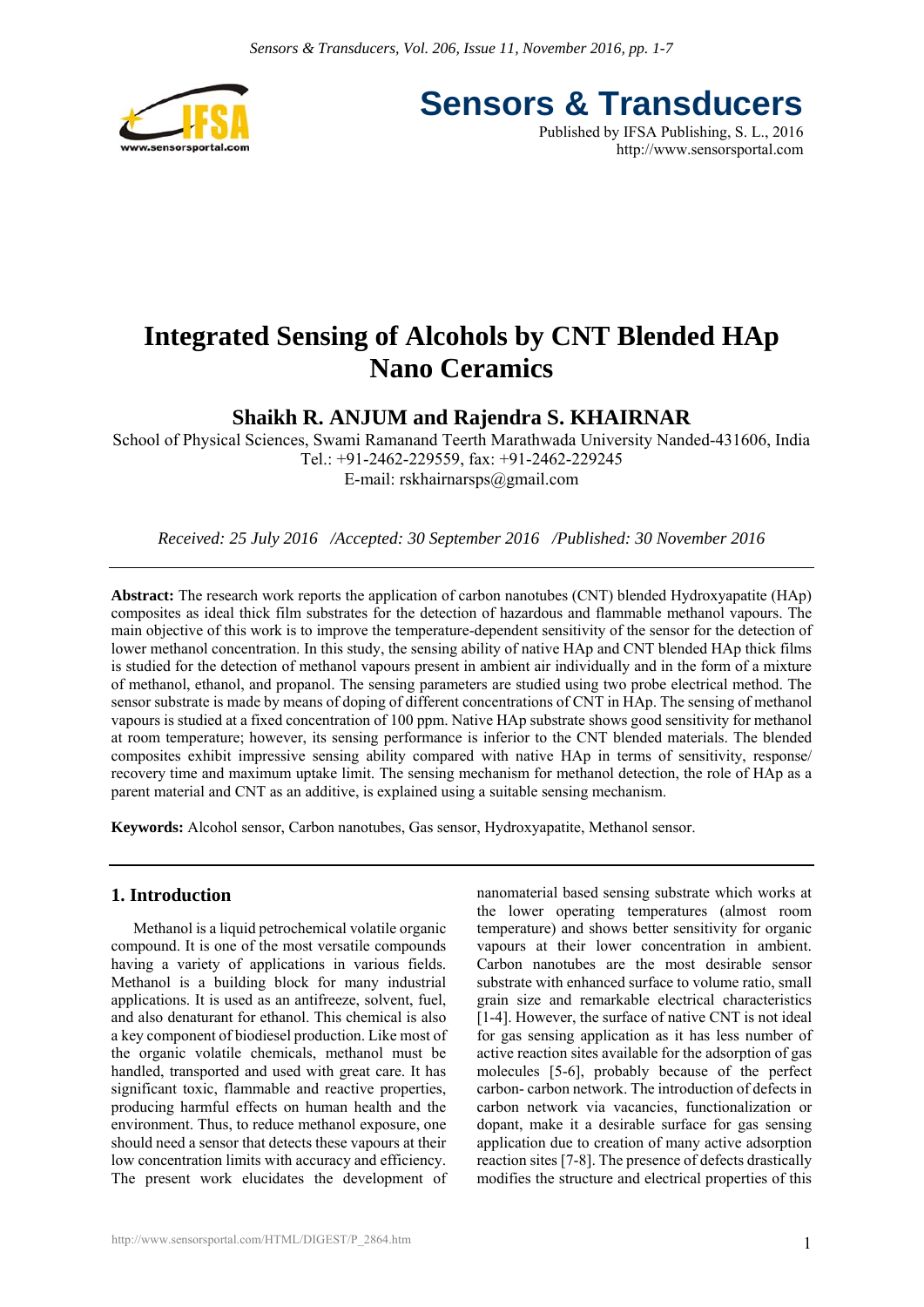material, thus creating a potential sensor substrate. The sensors, which are developed using carbon nanotubes as a dopant or functionalized CNT as supportive material, show excellent sensing characteristics. These sensors work at lower operating temperature compared with metal oxide doped material. Also, the response / recovery time for such sensors are found to be less long. Calcium Hydroxyapatite is a well-known material for sensing various gases due to its properties such as porous hexagonal network, nano grain size, and higher specific surface area is utilized as sensing substrate [9-14]. The HAp with chemical compositions as  $[Ca_{10} (PO_4)_6 (OH)_2]$  behaves as an ionic conductor. The presence of  $H^+$  and OH ions (hydroxyl group) is found to be responsible for its conductivity at elevated temperatures [15-17]. At low temperature, the conductivity is either due to proton transfer among OH- ions or migration of protons from OH $\cdot$  to PO<sub>4</sub><sup>3-</sup> ion [11, 18].

$$
\text{OH}^- + \text{OH}^- \leftrightarrow \text{O}^{2-} + \text{H}_2\text{O} \tag{1}
$$

or

$$
OH^- + PO_4^3 \leftrightarrow O^{2+} + HPO_4^{2+} + OH \leftrightarrow
$$
  
\n
$$
O^{2+} + PO_4^{3+} + H_2O + \text{vacancy OH}
$$
 (2)

The protons  $(H^+)$ , hydroxyl ions  $(OH^-)$ , and oxides ions (O<sup>-</sup>) control the reactivity when the adsorbed molecules come in contact with the surface. The interaction of volatile organic vapours  $(C_xH_yO_z)$  like methanol, ethanol and propanol etc. with HAp surface increases its conductivity since these vapours donate a proton to the surface resulting in decreasing the electrical resistance of the material. Thus the surface of HAp acts as a sensing substrate for the detection of organic vapours but like native CNT it also shows poor sensitivity towards the organic vapours. The surface modification is needed to improve its performance. The performance of the material is improved by surface modification. The present study deals with the utilization of sensing ability of HAp and CNT in order to get desirable sensing substrates for the detection of methanol vapor at 30<sup>o</sup>C.

## **2. Materials and Methods**

Calcium Hydroxyapatite is synthesized by following the path reported in our earlier publications [9-10]. In order to achieve the best blended sensing substrate, carbon nanotubes (CNT) in different weight concentrations is blended in HAp via liquid phase reinforce method under similar experimental condition [19]. A known quantity of CNT with nano HAp is dissolved in alcohol. The solution is kept under magnetic stirring followed by sonication. The mixture is allowed to dry at room temperature. The dried nano powder is sintered at  $100\,^0C$  for 1 h in a programmable furnace to remove volatile compounds and water vapours. The powder is then mixed mechanically in an agate mortar continually for 4-5 hours. Scanning

Electron Microscopy (SEM) is performed to analyze the morphological and structural characterization of the material. The crystallinity and purity of the material are tested by X-Ray Diffraction (XRD). Brunauer-Emmett-Teller (BET) surface analysis is carried out for the determination of surface area and pore size (volume and diameter). The prepared composite materials is deposited in the form of thick films by screen printing technique. The area for each prepared film is kept constant. A schematic sensing setup is employed to examine the sensing ability of the material [20]. The variation in resistance in the presence of atmospheric air and tested vapours is measured for a preset concentration of methanol under similar experimental conditions. The selective performance is tested by injecting a mixture of organic vapours into the chamber in a single stroke. The sensitivity factor (gas response) is calculated by using the equation

$$
\text{Gas response S}(\%) = \frac{R_g - R_a}{R_a} \times 100 \,. \tag{3}
$$

where Ra and  $R_g$  represent the sensor resistance in the presence of atmospheric air and test gas respectively.

## **3. Results and Discussions**

#### **3.1. Morphological Analysis**

The surface morphology for native HAp and CNT blended HAp is shown in Fig. 1. The surface of HAp is covered with a large number of small grain sized particles. These small grains are closely arranged over a large area. Such surface increases the possibility of interaction between organic vapours and the sensing substrate. It seems that there is more compactness on the surface for 0.7 wt% CNT, reducing the porosity.



**Fig. 1.** SEM micrographs for native HAp and CNT blended HAp (a) Native HAp, (b) 0.5 wt% CNT blended HAp, (c) 0.7 wt% CNT blended HAp.

#### **3.2. Structural Analysis**

X-ray diffraction pattern of native HAp, CNT and CNT blended HAp material is recorded for 2θ value between 20 to 60 degree with a scan rate  $2<sup>0</sup>/min$  with Rigaku diffractometer having Cu  $Ka_1$  radiation  $(\lambda = 1.54 \text{ Å})$ . The X-rd profile of native HAp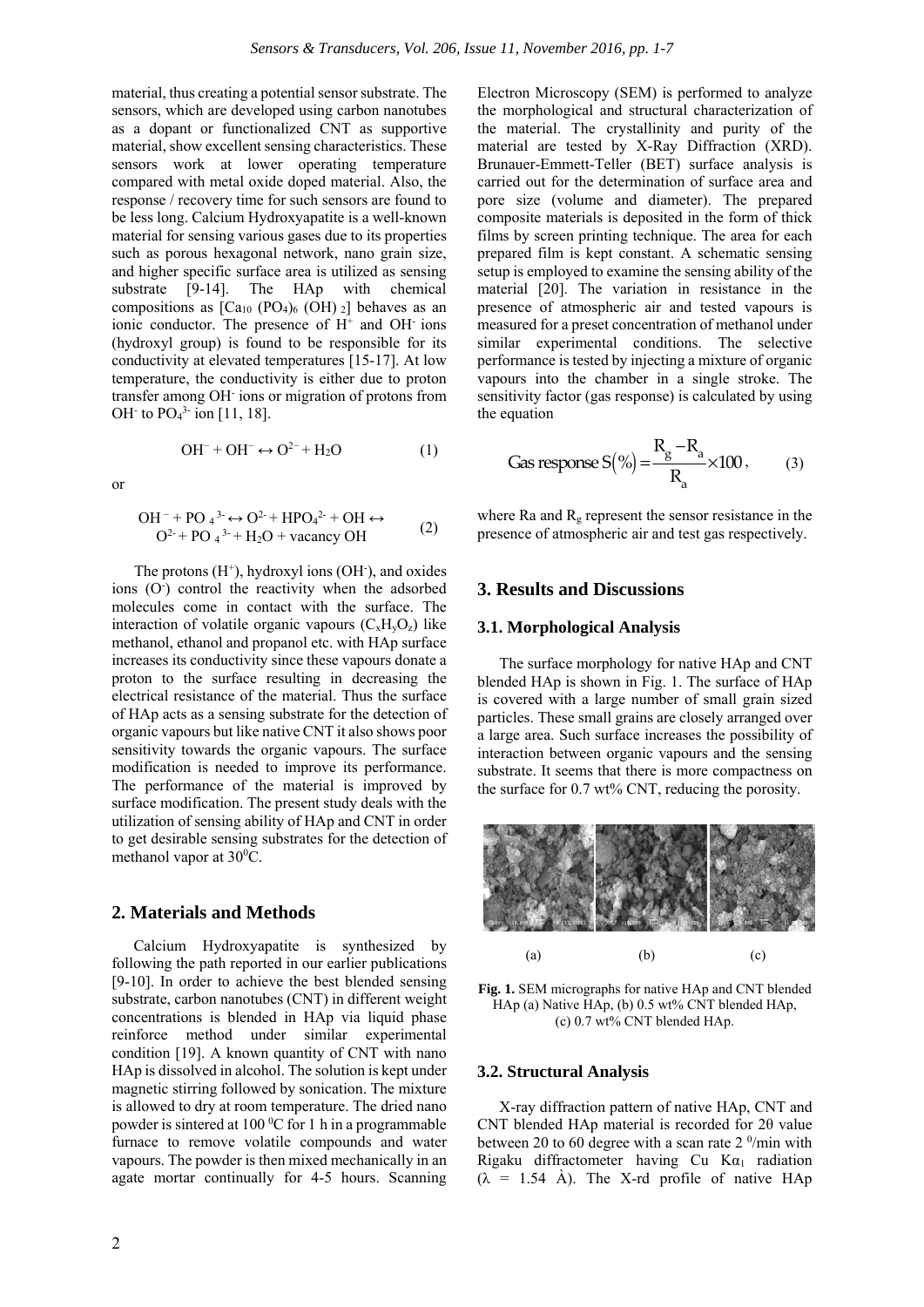synthesized by weight chemical precipitation method is depicted in Fig. 2(a). The planes of native HAp,  $(2\ 1\ 1)$ ,  $(3\ 0\ 0)$ ,  $(0\ 0\ 2)$ ,  $(2\ 1\ 3)$ ,  $(2\ 2\ 2)$  are clearly observed in the diffraction pattern. The major peaks of HAp present in the diffractogram exhibit hexagonal phase structure of HAp (JCPDS card No. 00-009- 0432) [9-11, 14-15, 17]. The CNT blended HAp material also exhibits similar diffraction patterns. The peak for CNT with the plane (0 0 2) at  $26^{\circ}$  is not clearly discerned by diffraction pattern may be due to the small weight concentration of CNT in the composite material or presence HAp peak at the same plane.



**Fig. 2.** X-ray diffraction pattern of native HAp, CNT and CNT blended HAp material (\* represents the peak for CNT): Y-axis has arbitrary units.

#### **3.3. Surface area Analysis**

The adsorption-desorption isotherm along with the pore size distribution is displayed in Fig. 3. The isotherms for both native HAp and 0.5 wt% CNT blended HAp are identified as type III showing weak interaction between adsorbent and adsorbate. The BJH pore distribution suggests the mesoporous nature of the material. The measured specific surface area of native HAp is 22.069  $m^2/g$ , while that of 0.5 % CNT blended HAp is found to be  $49.99 \text{ m}^2/\text{g}$  which is more than twice the surface area of HAp.

## **3.4. Methanol Sensing Properties**

The response of the sensing substrate is tested at various elevated temperature in order to determine the operating temperature.

The operating temperature is defined as the temperature at which the sensor has a maximum gas response. A profile of gas response as a function of temperature for a fixed concentration of methanol is plotted in Fig. 4(a). Both the native HAp and CNT blended HAp materials show maximum sensitivity at 30<sup>o</sup>C in the presence of 100 ppm methanol vapours.



**Fig. 3.** N2 adsorption/desorption isotherms (a) native HAp, (b) 0.5wt% CNT blended HAp and BJH pore size distribution curve (c) native HAp, (d) 0.5wt% CNT blended HAp.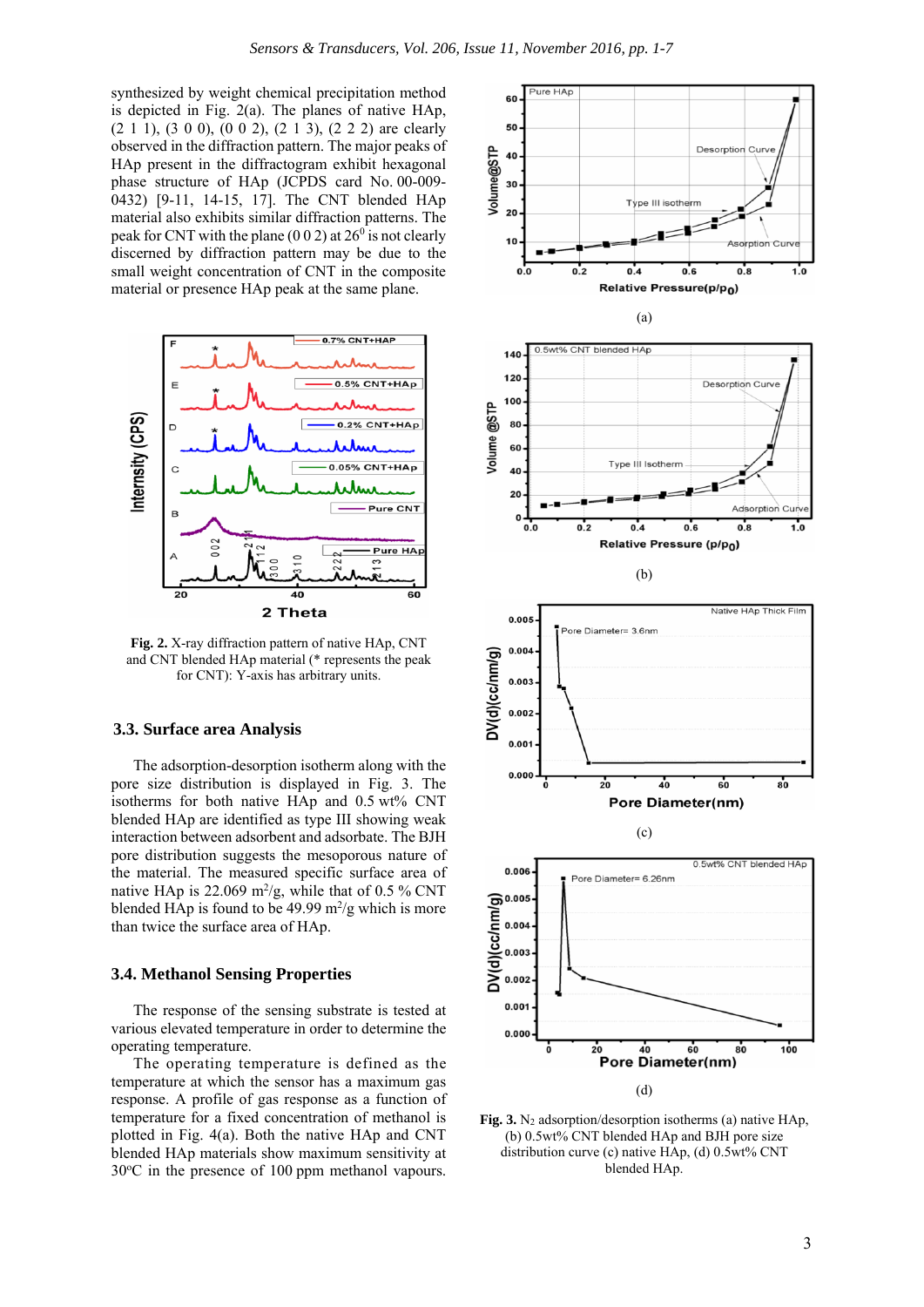The interaction of methanol molecules with HAp surface increases the sensitivity of the device by forming hydrogen bonding with HAp molecules. The methanol molecules interact with CNT via electrostatic interaction. It is believed that this interaction assists the unidirectional flow of electric current flowing through the tube (See Fig. 4(b)) increasing the sensitivity of the device.



**Fig. 4(a).** Sensor sensitivity (response) of native HAp and CNT blended HAp at variable temperature for 100 ppm concentration of methanol.



**Fig. 4(b).** Formation of hydrogen bonding, due to dipoledipole interaction between polar methanol molecule and hydroxyl ions on HAp surface. Electrostatic interaction between methanol and CNT molecules leads to enhancement in the sensing property of the substrate material.

The variation in sensitivity as a function of CNT concentration in composite at room temperature  $(30^{\circ}$ C) for 100 ppm methanol is shown in Fig. 5. The response varies linearly with CNT concentration, attains peak value for 0.5 wt% of CNT concentration, and afterwards, it decreases with increase in concentration. It shows that each composite material has its own impact on the sensitivity of the material. However, the response of  $0.5 \text{ wt\%}$  of CNT

concentration is superior with a magnitude approximately 600 %, when exposed to methanol at room temperature  $(30^{\circ}C)$ . This particular concentration leads to provide a balanced sensing layer for the gas sensing application. For higher concentrations, the surface modification doesn't support the effective sensing phenomenon.



**Fig. 5.** Variation in sensitivity of methanol vapours for different CNT concentrations in HAp, at room temperature  $(30^{\circ}C)$  for 100 ppm methanol.

A comparative study of the response/ recovery time characteristics of native HAp and 0.5 % CNT blended HAp material at room temperature  $(30^{\circ}C)$  is carried out. The response of the material as a function of time is recorded by exposing the sample to detecting vapours and atmospheric air, respectively as shown in Fig. 6.



**Fig. 6.** Response / recovery time plot for native HAp and 0.5 wt% CNT blended HAp thick films in the presence of 100 ppm methanol; Continuous repeated cycles for response / recovery time at room temperature  $(30^0C)$ , (a) native HAp, (b)  $0.5\%$  CNT blended HAp.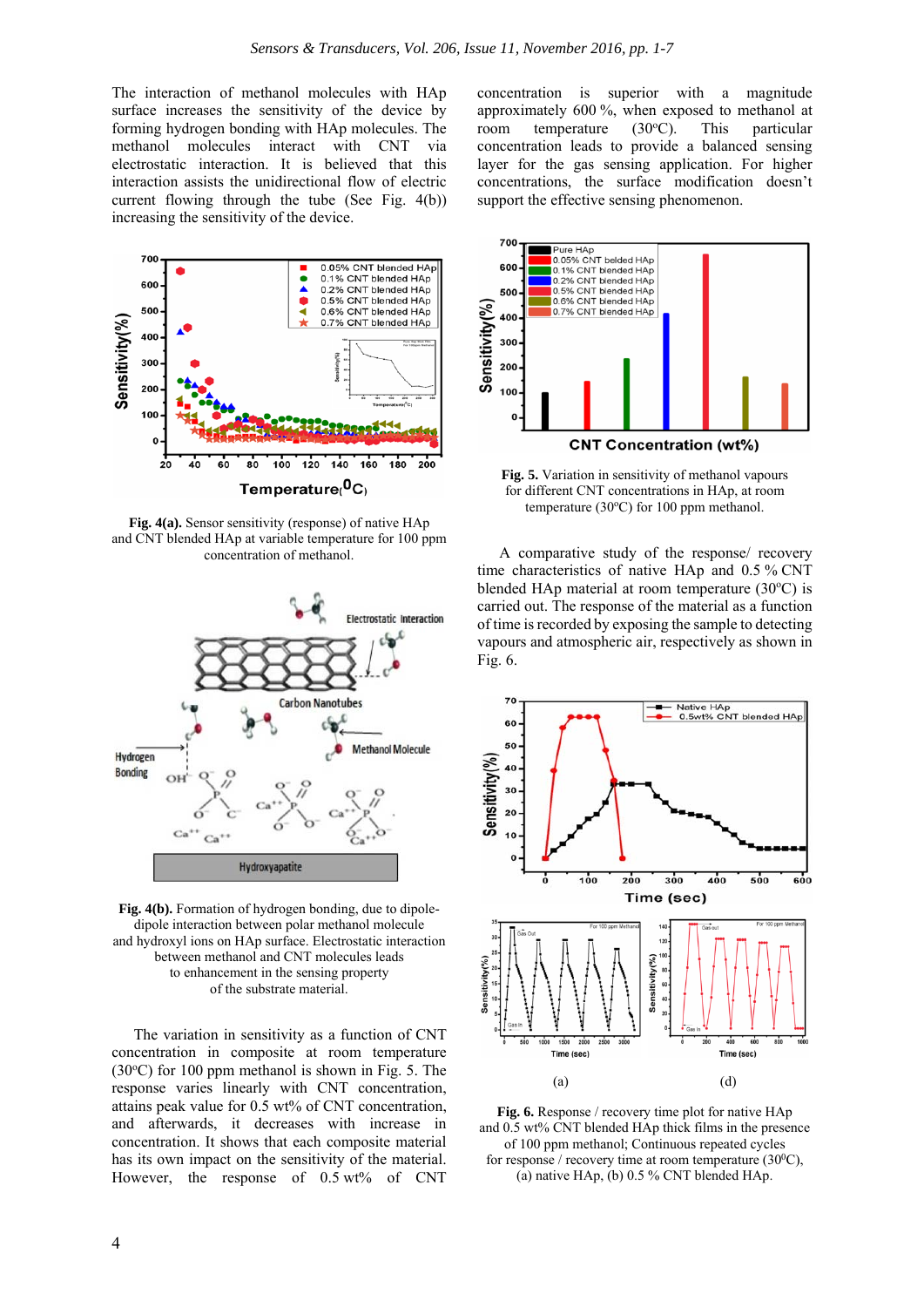The response time is 160 sec for native HAp substrate and 60 sec for 0.5 wt% of CNT concentration respectively. The material recovers more than 90 % of its initial value after exposing to atmospheric air. Native HAp shows sluggish desorption rate due to the polar affinity (hydrogen bonding between methanol molecules and HAp surface). In the case of CNT blended HAp composite material two possible types of physisorption may occur upon exposure to target molecule. One is a weak physisorption (van der Waals dispersion forces) between CNT molecules and target molecules. This force being weak, easily desorbed after exposing to atmospheric air at room temperature without any need for extra heat or energy resulting in faster recovery time. The other is the formation of hydrogen bonding (stronger than van der Waals dispersion forces) due to the dipole-dipole attraction between polar methanol molecule and hydroxyl ions on HAp surface. It requires few minutes to recover its original state when the sensor is exposed to atmospheric air.

The sensitivity of native HAp and 0.5 % CNT blended HAp material to different methanol concentrations is also studied to compare the maximum methanol detecting limit of the materials. The sensor is held at room temperature  $(30^{\circ}C)$  and exposed to various concentrations of methanol ranging from 100 ppm to 6500 ppm. The nature of the graph in Fig. 7 depicts significant changes with increasing methanol concentration. The surface area and available active reacting sites of the HAp and CNT play an important role in the deposition of methanol. Sensitivity depends on adsorption of the gas molecule at the available adsorption sites. Therefore, 0.5 % CNT blended HAp shows much higher uptake capacity than HAp. Saturation occurs due to lack of vacant adsorption sites with increasing concentration since the surface is covered with methanol vapours.



**Fig. 7.** The sensitivity of native HAp and 0.5 % CNT blended HAp thick films for various concentrations of methanol vapours at room temperature  $(30^0C)$ .

To access the faithfulness and selectivity of these thick films in respect to gas/ vapour sensing, a novel experiment is performed wherein such sensor films are exposed to a mixture of gases/ vapours of methanol, ethanol, and propanol in their equal proportion. Thus three different types of organic vapours namely methanol, ethanol, and propanol of concentration 50 ppm each is injected into the chamber in a single stroke. The sensor substrate shows separate response to the individual analyte (methanol, ethanol, and propanol) as shown in Fig. 8 and Fig. 9.



**Fig. 8.** Sensor sensitivity at different temperature of native HAp sensor substrate (a) in the presence 100 ppm methanol (b) in the presence 100 ppm ethanol (c) in the presence 100 ppm propanol and (d) in the presence of a mixture of organic vapors (methanol, ethanol, and propanol) to obtain the operating temperature.



**Fig. 9.** Sensor sensitivity at different temperature of 0.5 wt% CNT blended HAp sensor substrate (a) in the presence 100 ppm methanol (b) in the presence 100 ppm ethanol (c) in the presence 100 ppm propanol and (d) in presence of mixture of organic vapors (methanol, ethanol, and propanol) to obtain the operating temperature.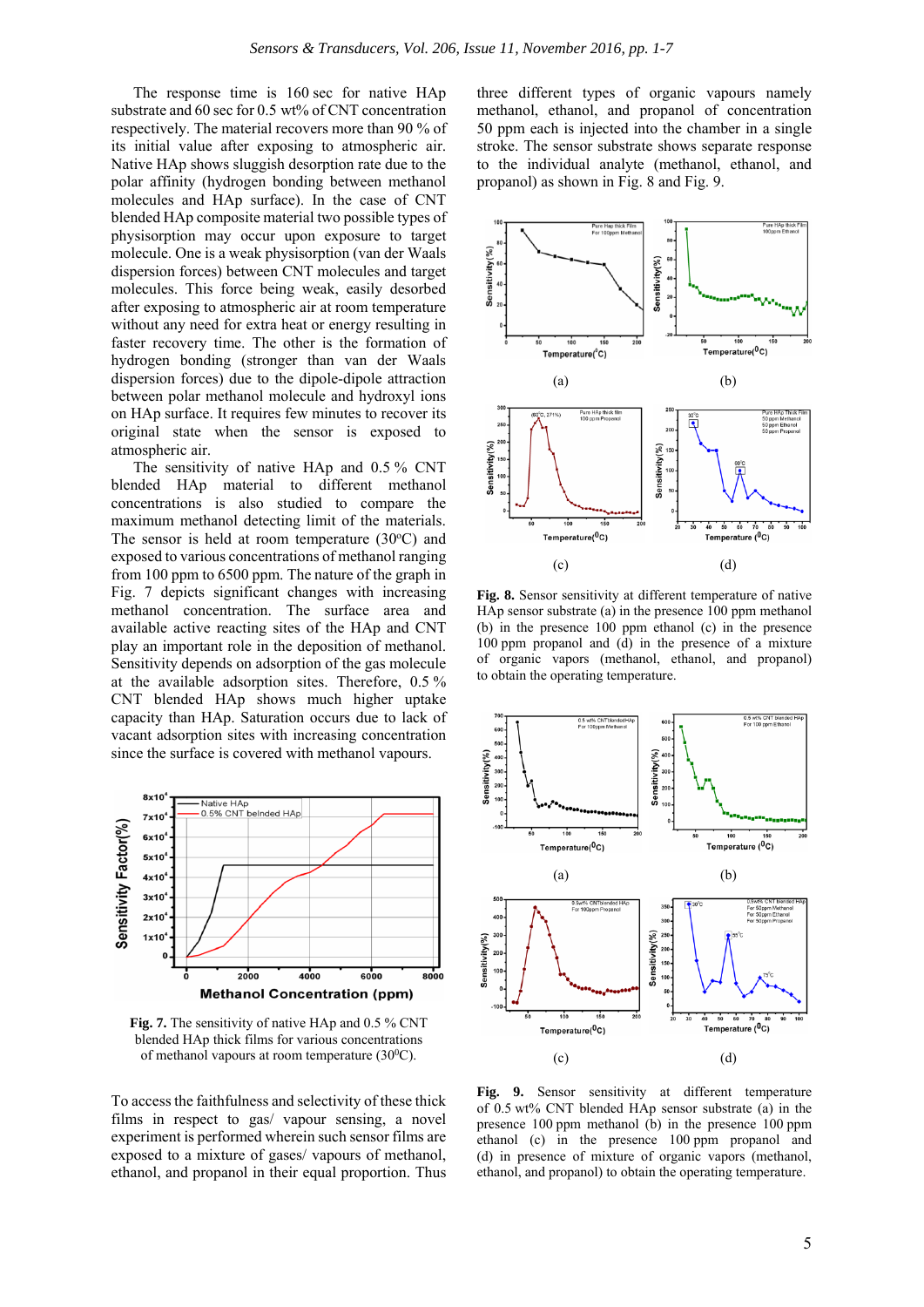The results imply the interesting fact that the sensor substrate is sensitive to each of these organic vapours at their unique temperature.

In case of native HAp it is noted that, the sensitivity for methanol and ethanol in mixed quantity is more than the sensitivity when sensed separately. However, the sensitivity is found to be less for propanol at  $60^{\circ}$ C because of less concentration of propanol. The comparative study also reveals that native HAp and 0.5 wt% CNT blended HAp thick films shows selectivity of vapours/ gas and ability to detect them at their unique temperatures.

## **4. Conclusions**

The influence of CNT blending on HAp surface, for enhancement in sensing properties of methanol, has been studied. The sensing performance of the native HAp thick film and 0.5 wt% CNT blended HAp thick film are compared in terms of sensitivity (maximum response), response time and reproducibility for a fixed concentration of methanol. The response of the material in the presence of various concentrations of methanol is recorded to find out its maximum detection limit. The results corroborate that addition of CNT in small weight concentration dramatically ameliorates the sensing property of native HAp. The enhancement is attributed to increment in surface area and possible immobilization of methanol molecules on the peripheral end corners of CNTs. The study indicates the potential use of such blended matrix in practical sensing devices operating at around room temperature (30°C). Thus such sensors when exposed to mixed vapours in ambient and ramped with heating at various temperatures would prove to be dynamic sensor devices for the detection of individual vapour species out of mixed vapours in ambient.

## **References**

- [1]. B. S. Dasari, W. Taube, P. Agarwal, M. Rajput, A. Kumar, J. Akhtar, Room Temperature Single Walled Nano tubes (SWCNT) Chemo resistive Ammonia Gas Sensor, *Sensors & Transducer*, Vol. 190, Issue 7, July 2015, pp. 24-30.
- [2]. J. Obirai, G. Hunter, P. Dutta, Multi-walled carbon nanotubes as high temperature carbon monoxide sensors, *Sensors and Actuators B: Chemical*, Vol. 134, Issue 2, 2008, pp. 640-646.
- [3]. A. Ghasemi, M. Molla, Highly sensitive single walled carbon nanotubes  $(5, 0)$  for adsorption gases  $CO<sub>2</sub>$ , CO and N2: a DFT study, *International Journal of ChemTech. Research*, Vol. 4, No. 4, 2012, pp. 1302-1308.
- [4]. Y. Du, Q. Xue, Z. Zhang, F. Xia, Z. Liu, W. Xing, Enhanced hydrogen gas response of Pd nanoparticlesdecorated single walled carbon nanotubes films/SiO2/Si hetero structure, *AIP Advances*, Vol. 5, No. 2, 2015, pp. 027136.
- [5]. P. Kar, A. Chaudhury, Carboxylic acid functionalized multi-walled carbon nanotubes doped polyaniline for

chloroform sensor, *Sensors and actuators B: Chemical*, Vol. 183, 2013, pp. 25-33.

- [6]. M. Humayun, R. Divan, Y. Lui, L. Gundel, P. Solomon, I. Paproty, Novel chemoresistive CH4 sensor with 10 ppm sensitivity based on multi-walled carbon nanotubes functionalized with  $SnO<sub>2</sub>$  nano crystals, *Journal of Vacuum Science and Technology A: Vacuum, Surfaces and Films*, Vol. 34, No. 1, 2016, pp. 01A131.
- [7]. L. Shobin, B. Renganathan, D. Sastikumar, K. Park, S. Manivannan, Pure and isobutyl methyl ketone treated multi-walled carbon nanotubes for ethanol and methanol vapor sensing, *IIEEE Sensor Journal*, Vol. 14, Issue 4, 2014, pp. 1248-1243.
- [8]. A. Buntal, M. Ahmed, A. Enzevaee, R. Yousof, S. Iqbal, M. Ahmei, M. Sidik, H. Karimi, Analytical calculation of sensing parameters on carbon nanotubes based gas sensor, *Sensors*, Vol. 14, No. 4, 2014, pp. 5502-5515.
- [9]. R. U. Mene, M. P. Mahabole, K. C. Mohite, R. S. Khairnar, Fe doped Hydroxyapatite thick films modified via swift heavy ion irradiation for CO and CO2 gas sensing application, *Journal of Alloys and Compounds*, Vol. 584, 2014, pp. 487-493.
- [10]. R. U. Mene, M. P. Mahabole, R. C. Aiyer, R. S. Khairnar, Hydroxyapatite nano ceramics thick film: An efficient CO2 gas sensor, *Open Applied Physics Journal*, Vol. 3, 2010, pp. 10-16.
- [11]. L. Huixia, Liu Yong, Tan Yanni, Luo Lantan, Zhang Qing, Li Kun, Tang Hanchunl, Room temperature gas sensing properties of tubular Hydroxyapatite, *New Journal of Chemistry*, Vol. 39, 2015, pp. 3865-3874.
- [12]. R. U. Mene, M. P. Mahabole, R. S. Khairnar, Surface modified Hydroxyapatite thick film for  $CO<sub>2</sub>$  gas sensing application: Effect of swift heavy ion irradiation, Radiation Physics and Chemistry Vol. 80, Issue 6, 2011, pp. 682-687.
- [13]. R. U. Mene, M. P. Mahabole, Ramphal Sharma, R. S. Khairnar, Enhancement in CO gas sensing properties of Hydroxyapatite thick films: Effect of swift heavy ion irradiation, *Vacuum*, Vol. 86, Issue 1, 2011, pp. 66-71.
- [14]. R. S. Khairnar, Vanja Kokol, S. R. Anjum, Development of Hydroxyapatite nano ceramics for methanol and ethanol sensor, *International Journal of Pure and Applied Research in Engineering and Technology*, Vol. 3, Issue 8, 2015, pp. 379-386.
- [15]. L. Luo, Yong Liu, Tan Yanni, Li Huixia, Zhang Qing, Li Kun, Room temperature gas sensor based on tubelike Hydroxyapatite modified with gold nanoparticles, *Journal of Central South University*, Vol. 23, 2016, pp. 18-26.
- [16]. S. Suresh, Theoretical studies of solid state dielectric parameter of Hydroxyapatite, *Materials Physics and Mechanics*, Vol. 14, 2012, pp. 145-151.
- [17]. Q. Zhang, Yong Liu, Ying Zhang, Huixia Li, Yanni Taqn, Lanlan Luo, Junhao Duan, Kaiyang Li, Craig Banks, Facile and controllable synthesis of Hydroxyapatite / graphene hybrid materials with enhanced sensing performance towards ammonia, *Analyst*, Vol. 140, Issue 15, 2015, pp. 5235-5242.
- [18]. R. Ramli, R. Adnan, M. Abubakar, S. Masudi, Synthesis and characterization of nano porous Hydroxyapatite, *Journal of Physical Sciences*, Vol. 22, Issue 1, 2011, pp. 25-37.
- [19]. S. R. Anjum, R. S. Khairnar, Development of Methanol Sensors: Carbon Nanotubes blended Hydroxyapatite Nano-ceramics, in *Proceedings of the 7th International Conference on Sensor Device*